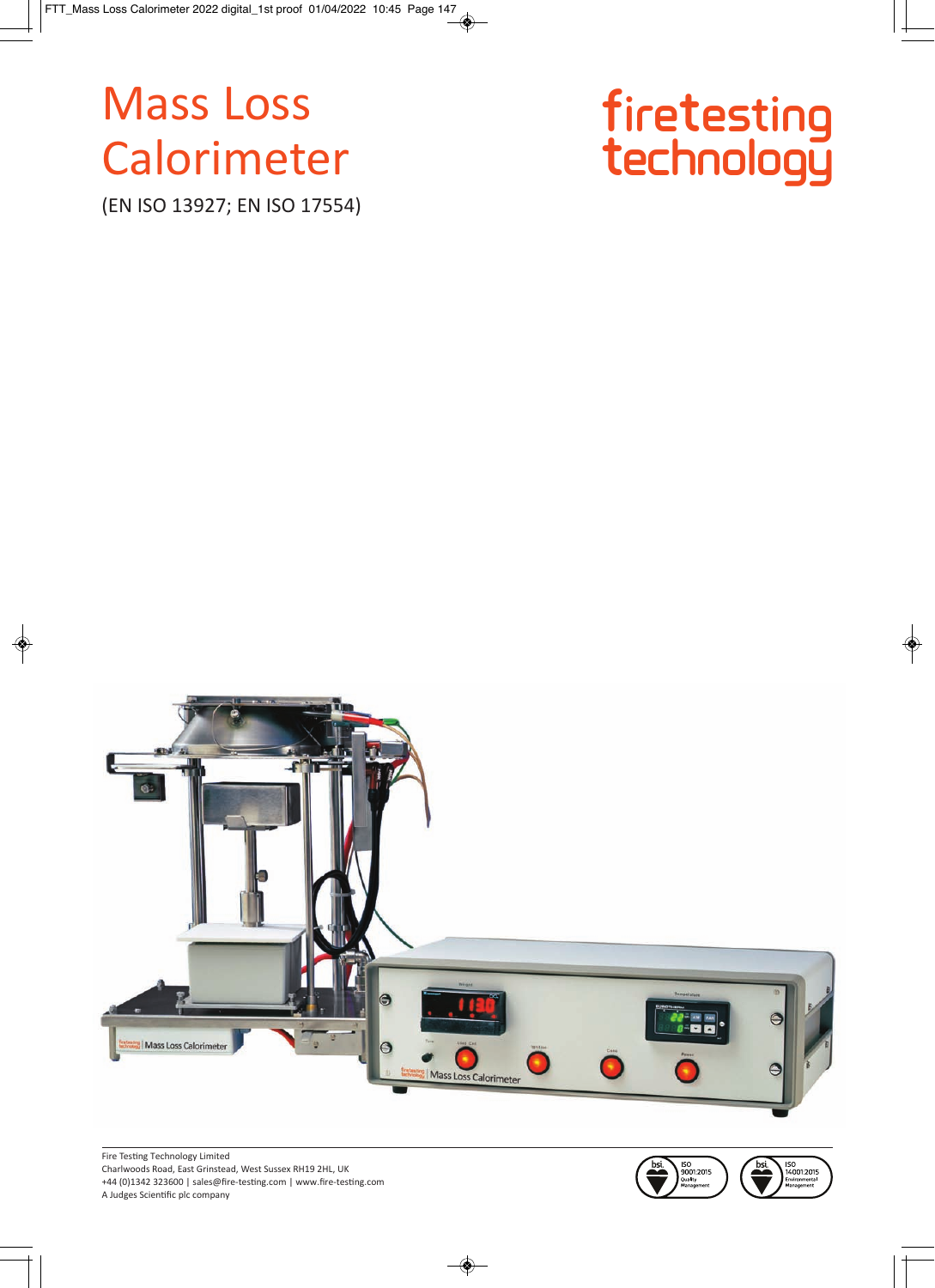## **Mass Loss Calorimeter – Simple Heat Release Test Using a Conical Radiant Heater**

The test method is used to assess the mass loss rate of a product under test conditions. The International Standards ISO 13927 and ISO 17554 specify this method for assessing the mass loss rate of essentially flat specimens exposed in the horizontal orientation to controlled levels of radiant heating with an external igniter under wellventilated conditions.

The mass loss rate is determined by measurement of the specimen mass and is derived numerically. The time to ignition (sustained flaming) is also measured in this test. Mass loss rate can be used as an indirect measure of heat release rate for many products. However, some products, e.g. those with high water content, will have mass loss

rates that are not so closely linked to heat release rates.

Such products need to be tested in accordance with ISO 5660-1 for correct assessment of heat release.

# **FTT Mass Loss Calorimeter**

The **FTT** Mass Loss Calorimeter consists of a complete fire model from the Cone Calorimeter. It is an economical solution for those working to a limited budget and with a major interest in ignitability and mass loss work.

The apparatus consists of:

- Conical Radiant Heater
- Thermocouples
- Water Cooling Collar
- Heater Shutter Assembly
- Spark Igniter
- Specimen Holder
- Load Cell
- Cold Plate (optional)
- Control Unit
- Flux Meter
- MLCCalc Software
- Methane Calibration Burner (optional)
- Chimney with Thermopile (optional)

Use of this instrument under a suitable hood enables the user to carry out thermal exposure studies, under the same precise exposure conditions as those used in the Cone Calorimeter, whilst visibly observing the specimen reaction and measuring the mass change. A flue containing a thermopile can also be added to the unit. Once calibrated using a methane burner the thermopile output can be used to quantify heat release.

## **Features and Benefits**

- Fire Model meets the specification of the ISO 5660 Cone Calorimeter.
- Fire Model manufactured from stainless steel for long life.
- 3 Control Thermocouples for the cone heater to maintain accurate heat flux.

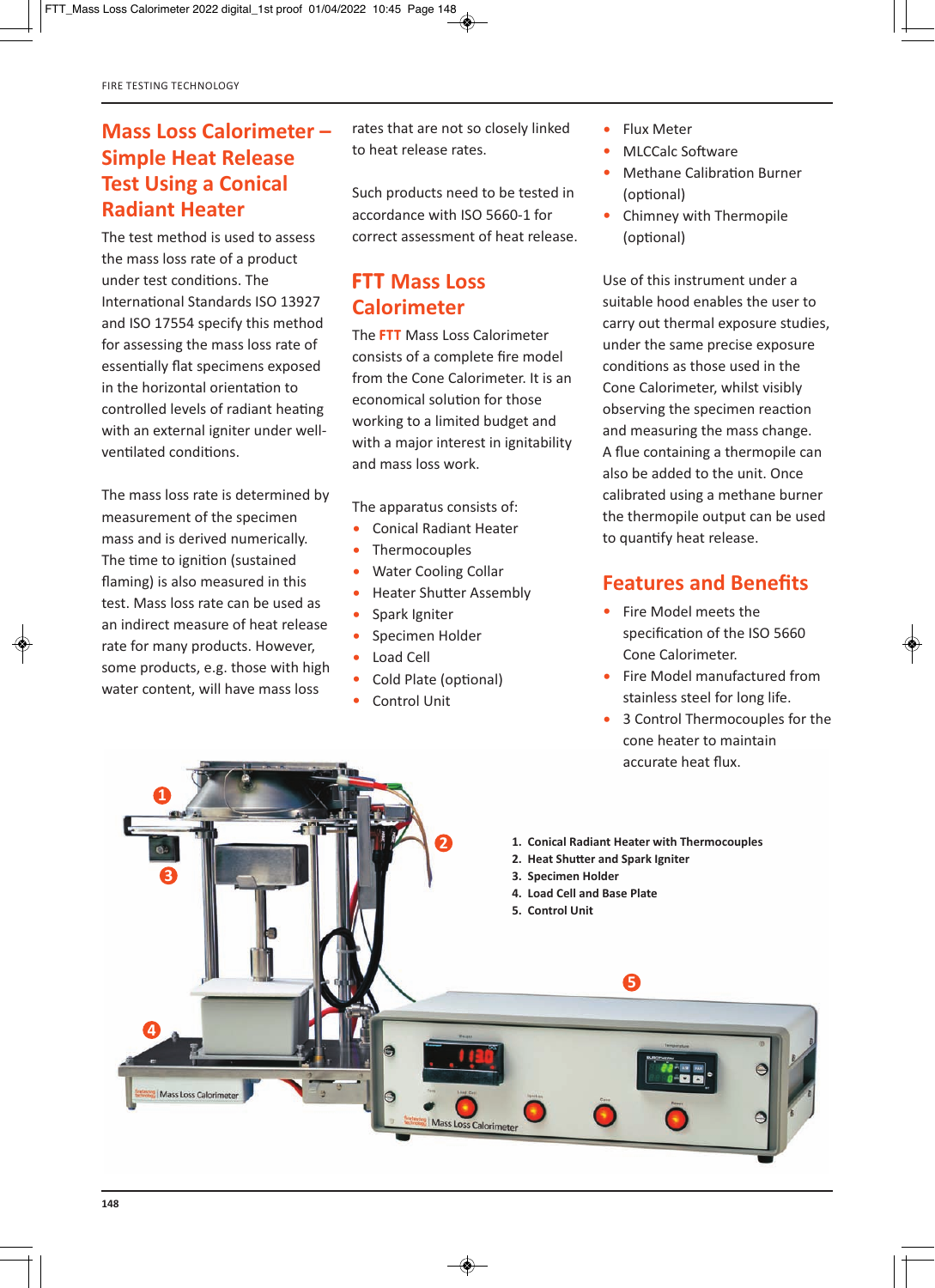- The special **FTT** split shutter mechanism is designed to reduce the radiated heat from affecting the sample support system and more importantly allowing time after the sample is positioned on the load cell before the test is started. The shutter is permanently in place on the apparatus and is operated using a simple lever which opens the shutter symmetrically from the centre.
- The **FTT** spark assembly is manually inserted into position using a lever mechanism. This is used in conjunction with the shutter mechanism. The sequence of operation is such that the electrodes can be positioned above the sample with the shutter closed. At the start of a test the operator opens the shutter lever which, in turn, automatically starts the spark sequence. Micro-switches are fitted to the spark arm and the shutter mechanism for safe operation.
- Sample weight measurement is by a strain gauge load cell with quick electronic tare facility. The weight of the sample holder is zeroed electronically on touching a button.
- The load cell is housed in an enclosed case to reduce the effect of temperature change.
- Control unit is supplied in its own case with switches for power, ignition, load cell and cone heater.
- Eurotherm temperature controller for ramp and control of cone heater.
- Load Cell controller with weight ranging facility to improve performance to suit weight of sample (0-500 g).

• Fire Model and Controller designed to be assembled in the **FTT** Cone frame for upgrading to a full Cone Calorimeter at a later stage if required.

## **MLCCalc Software**

The **FTT** Mass Loss Calorimeter is a sophisticated instrument and in order to make the calibration and use of the instrument extremely easy, the MLCCalc software package is specially designed to complement the instrument. MLCCalc is a powerful, yet easy to use, Microsoft Windows based application which allows the user to perform most operations required on the apparatus with the aid of a computer. It assists with calibration routines, acquires test data and produces test reports.

## **Software**

Instrument supplied with software at no extra charge. Software updates provided free of charge.

The Main panel is used to access all the functions available in MLCCalc software:

- Start Test
- Status
- Load Cell Calibration
- Heat Flux
- HRR Calibration
- HRR Check
- Print Report
- Configure
- About
- Exit

The Test Run panel shows the readings from the transducers in real time, the heat release rate and peak heat release rate (if thermopile fitted). If the specific equipment is fitted then graphs of

mass, heat release rate and thermopile output are displayed. It also shows the total test time (including the baseline time), the test time (the time that the specimen has been exposed to the heat from the cone heater) and the recorded times to ignition and flameout.

When the test is finished comments about the test and the observations for any events marked during the test can be entered. Also the ignition and flameout times can be edited if required.

The results from a test or heat release rate calibration can be viewed and reports printed by simply pressing the Print Report button.



**Main Panel of MLCCalc**



**Test Run Panel of MLCCalc**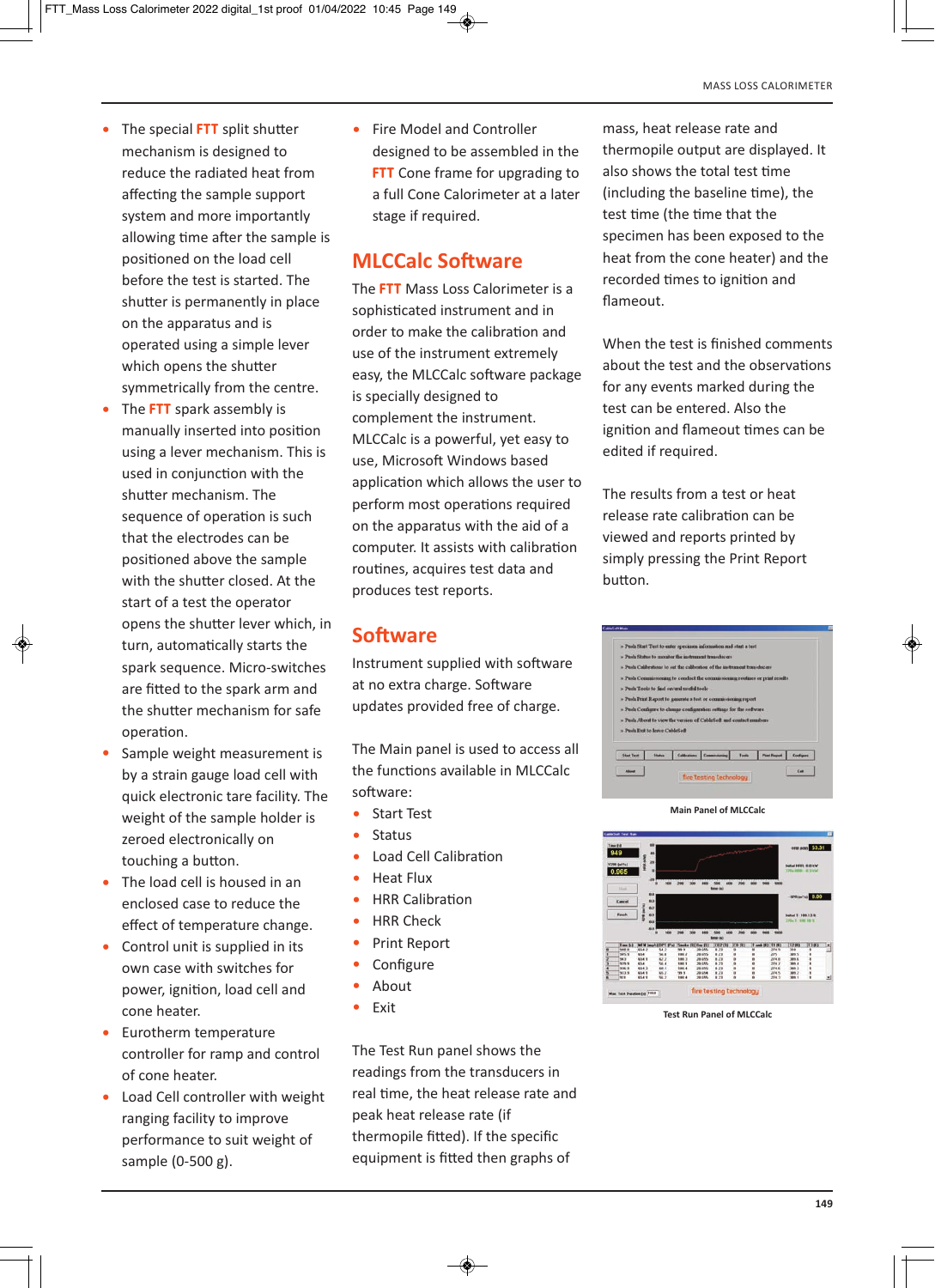#### **TECHNICAL SPECIFICATIONS**

| <b>Truncated Conical Heater and Spark Igniter</b> |                                                                                         |  |
|---------------------------------------------------|-----------------------------------------------------------------------------------------|--|
| Element                                           | 5kW electrical heating element                                                          |  |
| Heat flux                                         | Up to 75-100kW/m <sup>2</sup> Heat shield Placed between the cone heater and specimen   |  |
| Spark igniter                                     | 10kV spark generator with 3.0mm spark gap located 13mm above the centre of the specimen |  |

#### **Specimen Holder and Weighing Device**

| Specimen Holder     | A square pan 106mm $\times$ 106mm at the top, and a height of 25mm, constructed from stainless steel   |
|---------------------|--------------------------------------------------------------------------------------------------------|
| Retainer edge frame | A stainless steel frame with inside dimension $111mm \times 111mm$ , and opening of 94mm $\times$ 94mm |
| Sample size         | $100$ mm $\times$ 100mm                                                                                |
| Sample thickness    | Up to 50mm                                                                                             |
| Load cell           | Total capacity up to 5.0kg<br>Specimen capiticy up to 500g<br>Resolution 0.1g                          |

Due to the continuous development policy of **FTT** technical changes could be made without prior notice.

| <b>SERVICES</b> |                                                                                 |
|-----------------|---------------------------------------------------------------------------------|
| Electric        | 220-240VAC/1ph/50Hz for control unit<br>220-240VAC/1ph/50Hz/32A for cone heater |
| Water           | Low pressure water 250kPa (35psi) supply                                        |